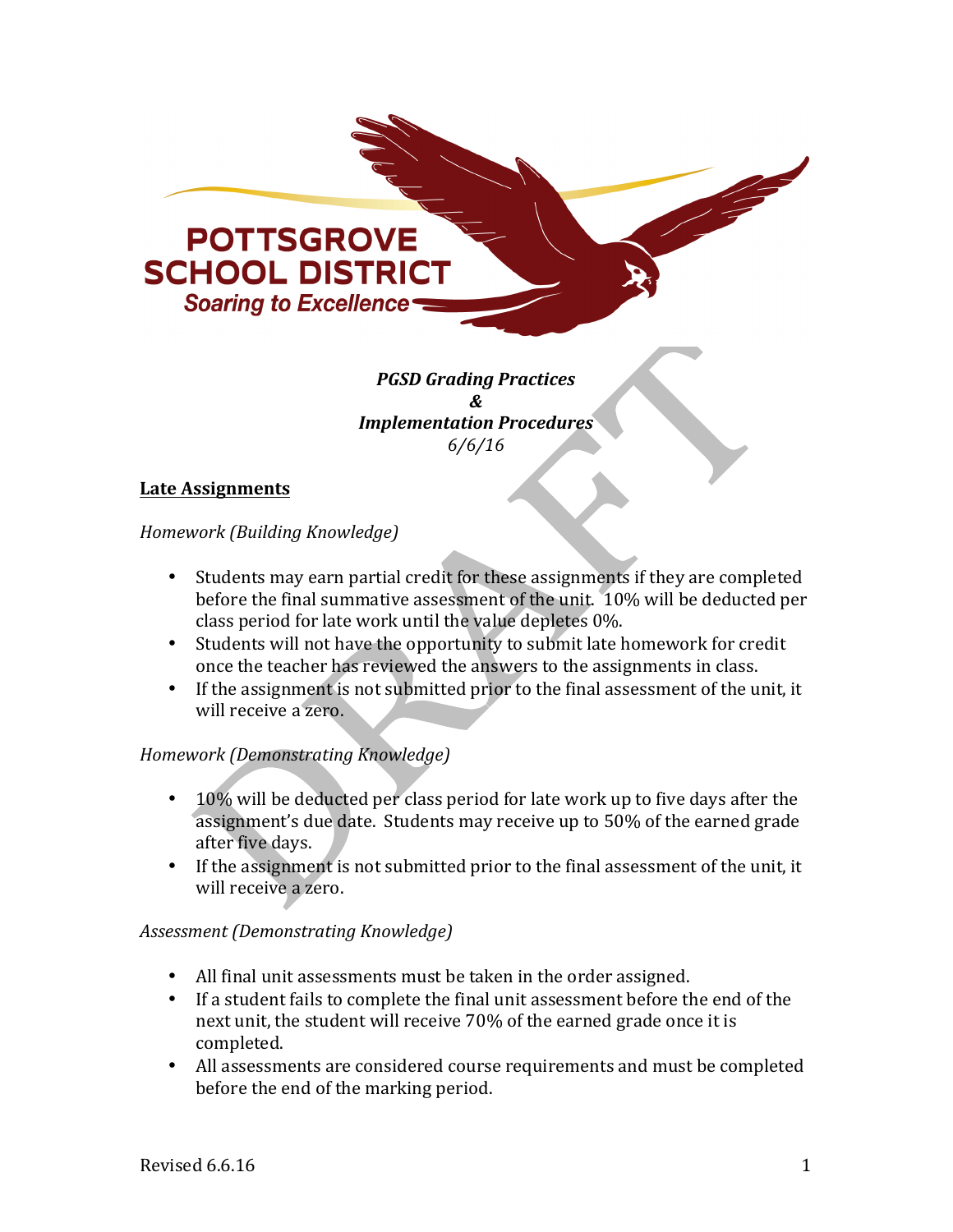• Failure to complete an assessment will result in an incomplete for the marking period. Students will then have two weeks to complete the assignment or a zero will be entered for that assessment.

## **Missed Work**

### Due to Absence:

- A student will be allowed two class period days to complete all missed formative activities due to illness (extensions may be granted to extenuating circumstances).
- A student shall be required to make up all summative and formative activities within a two-week period from the date of absence.
	- $\circ$  All final unit assessments must be taken in the order that they were assigned.
	- $\circ$  If a student fails to complete the final unit assessment before the end of the next unit, the student will receive  $70\%$  of the earned grade once it is completed.
	- o All assessments and assignments considered course requirements must be completed.
	- $\circ$  Failure to complete a course requirement will result in an incomplete for the marking period. Students have two weeks to complete the assessment before credit denial.
- If the final summative activity is assigned prior to a student's absence and no new material is covered, the student is expected to complete the assessment or submit the assignment upon his/her return.

## **Missed Work**

Due to Class Cuts

| First offense:  | 70% of the earned grade can be attained. Contact             |
|-----------------|--------------------------------------------------------------|
|                 | teacher/parent.                                              |
| Second offense: | Zero for the assignment. Meeting with                        |
|                 | administration/teacher/counselor/parent.                     |
| Third offense:  | Meeting with administration/teacher/counselor/parent and a   |
|                 | Zero for the assignment.                                     |
| Fourth offense: | Meeting with administration/teacher/counselor and a Zero for |
|                 | the assignment.                                              |

The time constraints for the completion of work are the same as **missed work due to absence.**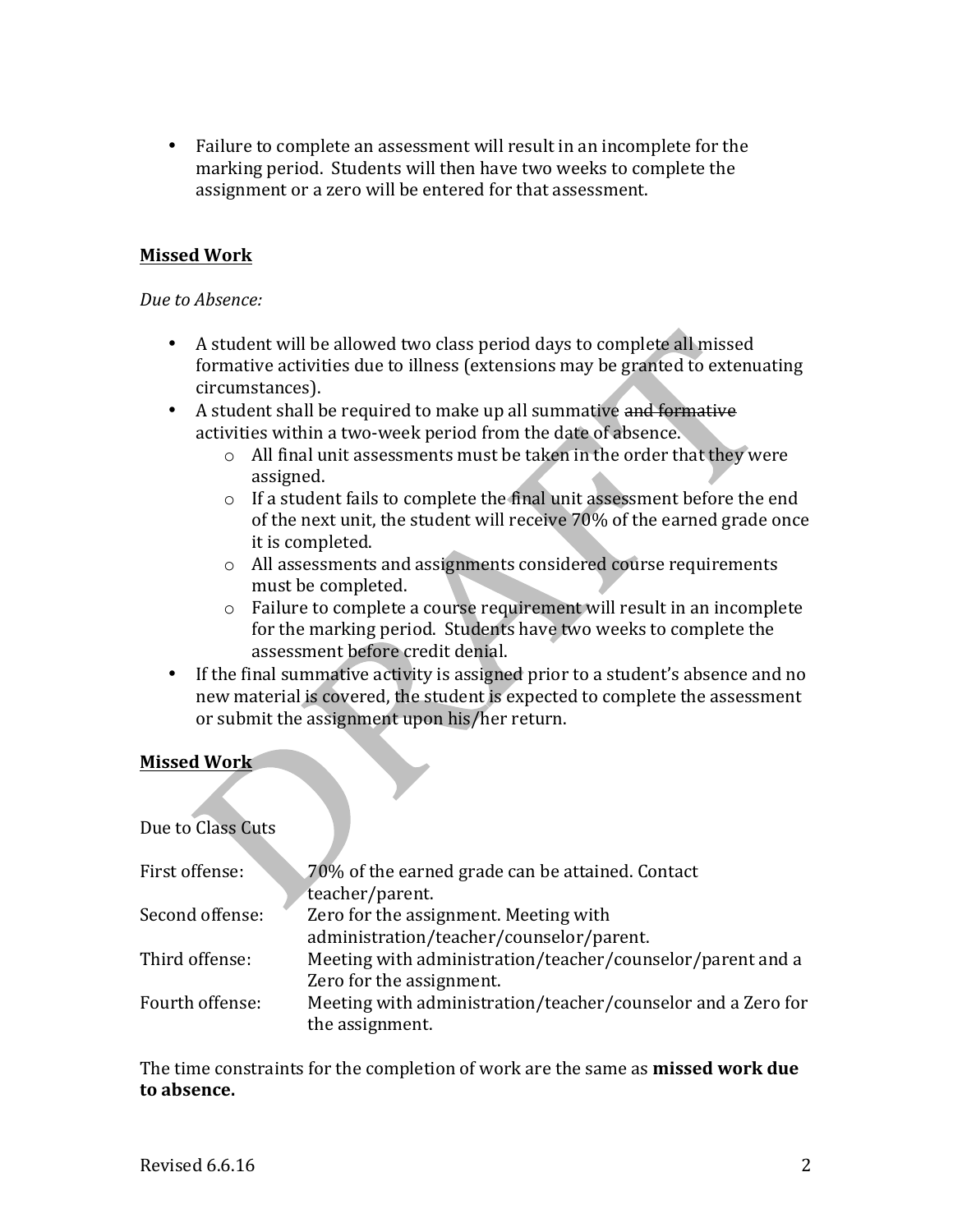## **Extra Credit**

- Extra credit may only be provided for work that is related to the subject area or subject specific academic content standards.
- Extra credit is NOT non-academic work such as bringing in classroom supplies, attending extracurricular events, and charitable donations not related to the course objectives.
- No more than 2% of the total quarterly grade can come from extra credit. Maxing out at 100%.
- All students to provide evidence of learning through a variety of means.

## **Multiple Opportunities to Demonstrate Evidence of Learning**

- Students should be provided multiple opportunities to demonstrate evidence of learning. There are not a predetermined number of opportunities that needs to be provided; rather teachers have flexibility to determine this based upon each student. However, teachers of the same content area should strive for consistency across the department/or team and provide a balance of assessments, assignments or projects.
- Currently, it is up to the teacher's discretion to determine whether a student can retake a test or redo an assignment (extensions may be granted for extenuating circumstances).

## **Final Course Grades High School**

- For every course, a 55% is the lowest quarterly grade a student can earn, except in the  $4<sup>th</sup>$  quarter. As such, the grade reported would be the grade earned. This is to ensure the opportunity for the student to show improvement and receive credit by passing.
- Every course will include, and develop if not already developed, both a mid term and a final exam or equivalent assessment.
- There will be six  $(6)$  data points for each yearlong course. This includes the four marking periods, the mid term, and the final assessment. AP students who have earned exemption from the final will have five (5) data points.
- All courses will be further developed to include minimum course requirements. The minimum course requirements will identify the assignments, tests, and projects that must be completed by the student in order to receive a grade for the class. If the minimum course requirements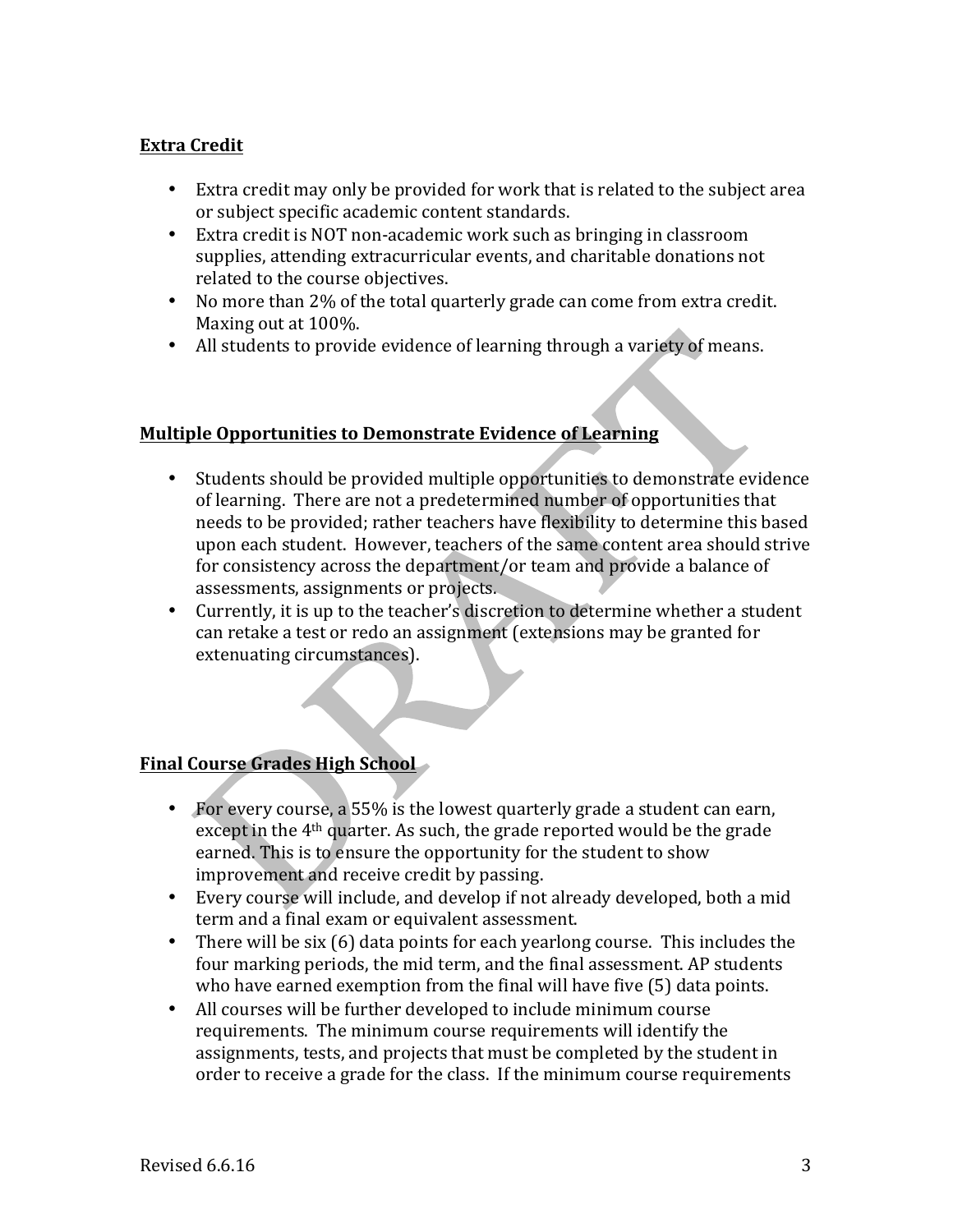are not met by the student, the student will receive and "I," or incomplete, for the course.

- Midterm and final examinations are semester summative assessments. As such, the grade reported would be the grade earned.
- As with quarterly summative assessments, if the student is absent, s/he will receive an "I," or Incomplete. The student will have two weeks in order to make up the exam or a zero will be entered.
- The percentage breakdown for assessments and learning activities for AP/Honors, Core, and Non-Core courses are shown in the chart below. =================================================================

|                     | <b>Assessments</b>      | <b>Learning Activities</b> |
|---------------------|-------------------------|----------------------------|
|                     | Summative               | Formative                  |
|                     | Demonstrating Knowledge | <b>Building Knowledge</b>  |
| AP                  | 90                      |                            |
| Core Courses/Honors |                         | 20                         |
| Non-Core Courses    |                         | 30                         |

### **Board Approval Needed For Change** High School Courses

# =================================================================

## **Final Course Grades Middle School**

- For every course, a  $55\%$  is the lowest quarterly grade a student can earn, except in the  $4<sup>th</sup>$  quarter. As such, the grade reported would be the grade earned. This is to ensure the opportunity for the student to show improvement and receive credit by passing.
- Only  $8<sup>th</sup>$  grade core courses will include, and develop if not already developed, a mid term and final exam or equivalent assessment.
- There will be six  $(6)$  data points for each core course. This includes the four marking periods, the mid term, and the final assessment
- All courses will be further developed to include minimum course requirements. The minimum course requirements will identify the assignments, tests, and projects that must be completed by the student in order to receive a grade for the class. If the minimum course requirements are not met by the student, the student will receive and "I," or incomplete, for the course.
- Final examinations are summative assessments. As such, the grade reported would be the grade earned.
- As with quarterly summative assessments, if the student is absent, s/he will receive an "I," or Incomplete. The student will have two weeks in order to make up the exam or a zero will be entered. Exception: Achievement assessments for Marking Period #4 (the last marking period) must be completed by the last student day of the school year.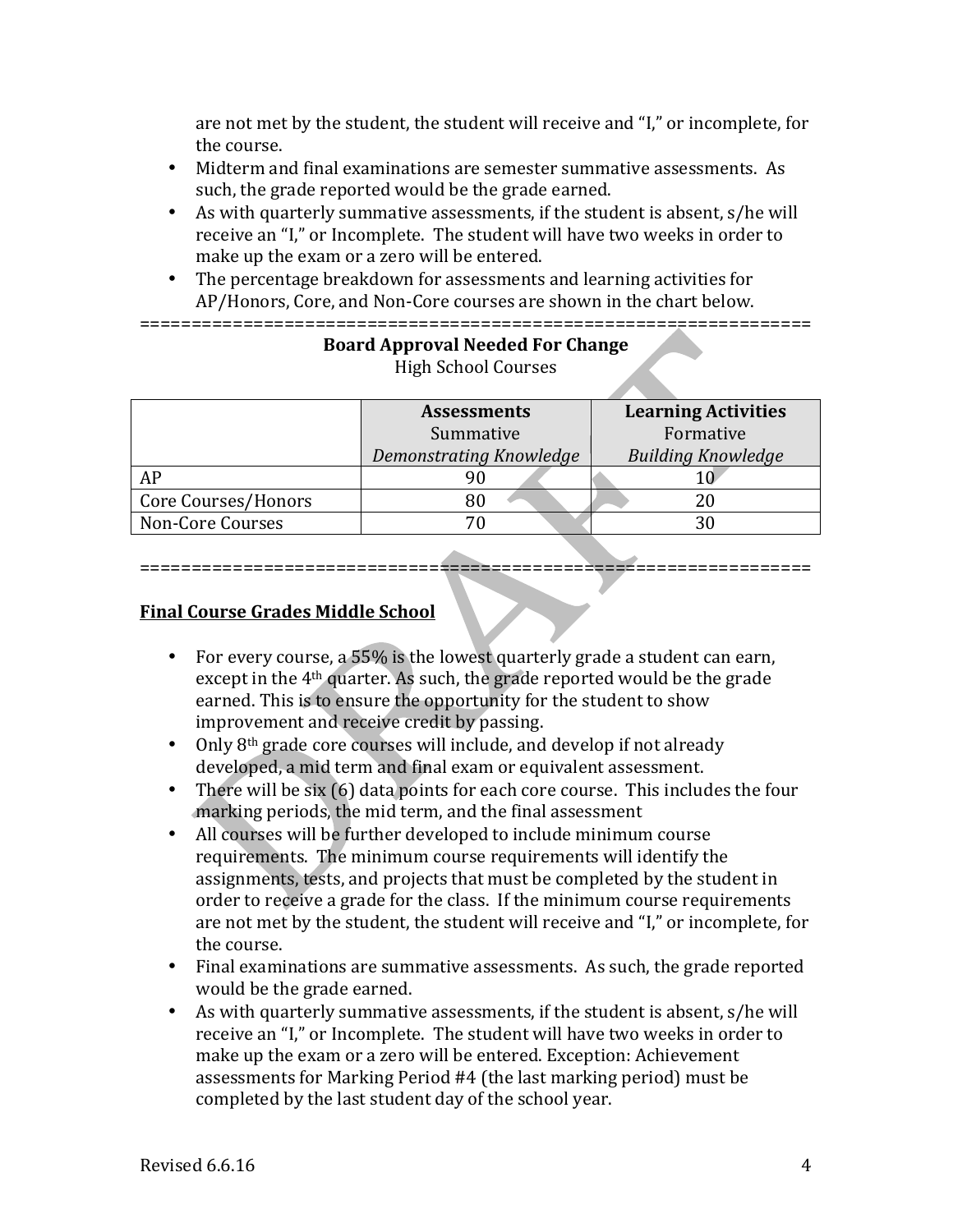### **============================================================ Board Approval Needed For Change**

### Middle School Core Courses

|                                                   | <b>Assessments</b>      | <b>Learning Activities</b> |
|---------------------------------------------------|-------------------------|----------------------------|
|                                                   | Summative               | Formative                  |
|                                                   | Demonstrating Knowledge | <b>Building Knowledge</b>  |
| $6th$ , 7 <sup>th</sup> and 8 <sup>th</sup> Grade |                         | 10                         |
| <b>Accelerated Courses</b>                        |                         |                            |
| 8 <sup>th</sup> Grade and 7 <sup>th</sup> Grade   |                         | 20                         |
| Core Courses                                      |                         |                            |
| 6 <sup>th</sup> Grade Core Courses                |                         | 30                         |

### Middle School Non-Core Courses

|                                | <b>Assessments</b>      | <b>Learning Activities</b> |  |
|--------------------------------|-------------------------|----------------------------|--|
|                                | Summative               | Formative                  |  |
|                                | Demonstrating Knowledge | <b>Building Knowledge</b>  |  |
| 8 <sup>th</sup> Grade Non-Core | 70 <sup>°</sup>         | 30                         |  |
| Courses                        |                         |                            |  |
| 7 <sup>th</sup> Grade Non-Core |                         | 30                         |  |
| Courses                        |                         |                            |  |
| 6 <sup>th</sup> Grade Non-Core | 70                      | 30                         |  |
| Courses                        |                         |                            |  |

#### =================================================================

## **Academic Integrity (2016-2017 Implementation)**

### **Academic Integrity**

### **Definitions**:

- *Plagiarism* is the act of copying someone else's work and passing it off as one's own, or the work or ideas of another taken and passed off as one's own. This includes any work copied or dictated by others. Copying electronically generated information without proper citation will also be considered plagiarism.
- *Cheating* is using any other method but your own ability and materials to complete an assignment/assessment.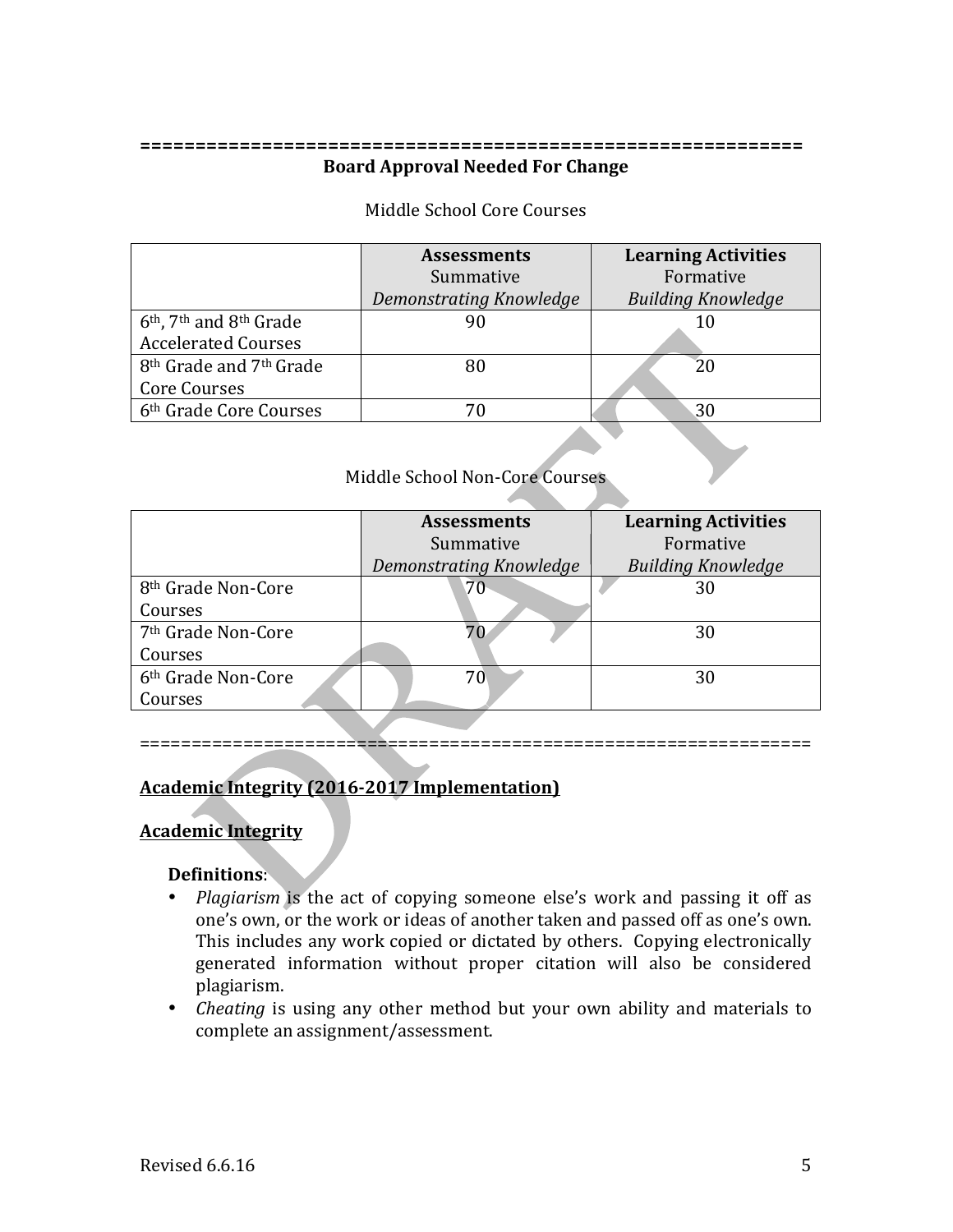Demonstrating Knowledge

- First Account –The student will receive 70% of the earned grade upon resubmission of the plagiarized/cheating assessment.
	- o Teacher will contact parent.
	- $\circ$  Student must redo the assignment.
	- o Office Referral
- **Second Account** The student will receive a zero for the plagiarized/ cheating assessment.
	- $\circ$  Teacher will contact parent.
	- $\circ$  Student must redo the assignment to meet course requirements.
	- o Office Referral

**Building Knowledge** 

- Any Building Knowledge Activity that a student is caught plagiarizing on will result in a zero (i.e. copying homework, assignments in class).
- All students involved in the act of copying will receive a zero for the Building Knowledge Activity.

## **Power School (Teacher Grade Book)**

- Teachers will post assignments in **Power School** within timelines as indicated below:
	- Homework, quizzes, and tests will be posted within one cycle of the assignment due date.
	- Major projects and written work, such as essays or research papers, will be posted within two cycles of the assignment due date.
	- Extensions may be granted for extenuating circumstances.